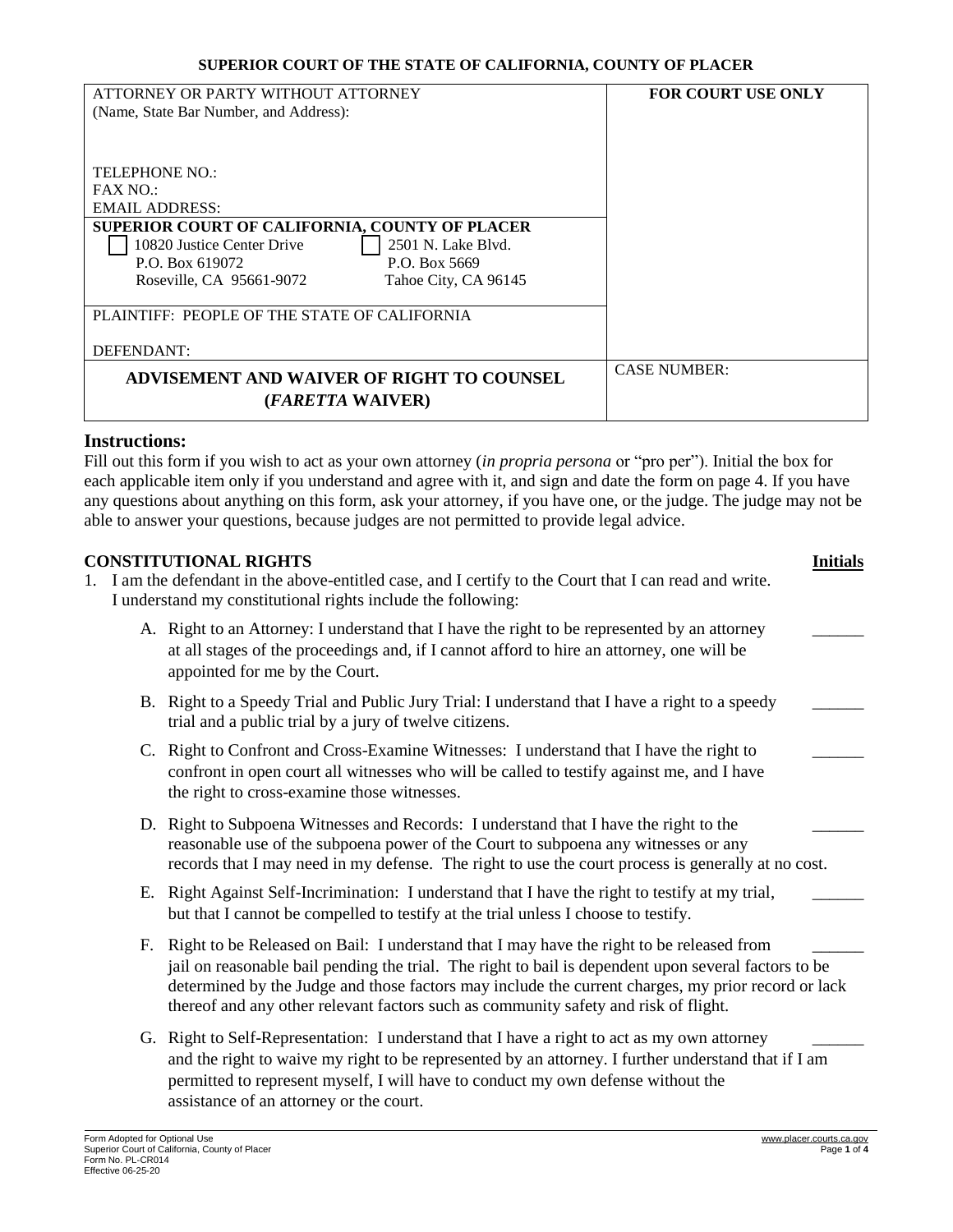| B. Education: | $Yes$ $\Box$<br>1) High School Graduate:<br>No                                                     |
|---------------|----------------------------------------------------------------------------------------------------|
|               | 2) Additional Formal Education (if any):                                                           |
|               |                                                                                                    |
|               | 3) Legal Education (if any):                                                                       |
|               |                                                                                                    |
|               | C. Employment Experience:                                                                          |
|               | D. I have previously acted as my own attorney in the following criminal matters:<br>Not applicable |
| Case          | Year<br>Result<br>Court                                                                            |

- A. I understand that if I am permitted to represent myself it will be necessary for me, without the assistance of an attorney or the court, to follow all the rules of criminal law, criminal procedure, the law of evidence, and rules of court.
- B. I understand the case against me will be handled by a prosecutor who is an experienced trial \_\_\_\_\_\_ attorney and that I will not be entitled to special consideration or assistance by the prosecutor during the course of the trial.
- C. I understand that if I am permitted to represent myself, it will be necessary for me without the assistance of an attorney or the court, to conduct my own trial consisting of, but not limited to: making pre-trial motions; selecting a jury; making an opening statement; cross-examining the witnesses for the prosecution; subpoenaing and presenting my own witnesses; making appropriate objections and motions during the course of the trial; preparing and presenting proposed jury instructions to the Court; making the final argument; and in the event of a conviction, making appropriate motions after trial and representing myself at the time of the probation and sentencing hearing.
- D. I understand that I cannot and will not receive any special consideration, guidance or assistance from the Court. I further understand that the Court is not permitted to answer any questions I have concerning how I should proceed or what law might apply in my case.
- E. I understand that if I wish to ask the Court for funds to hire an investigator or for other expenses used in my defense, I will have to file declaration to show good cause for the funds.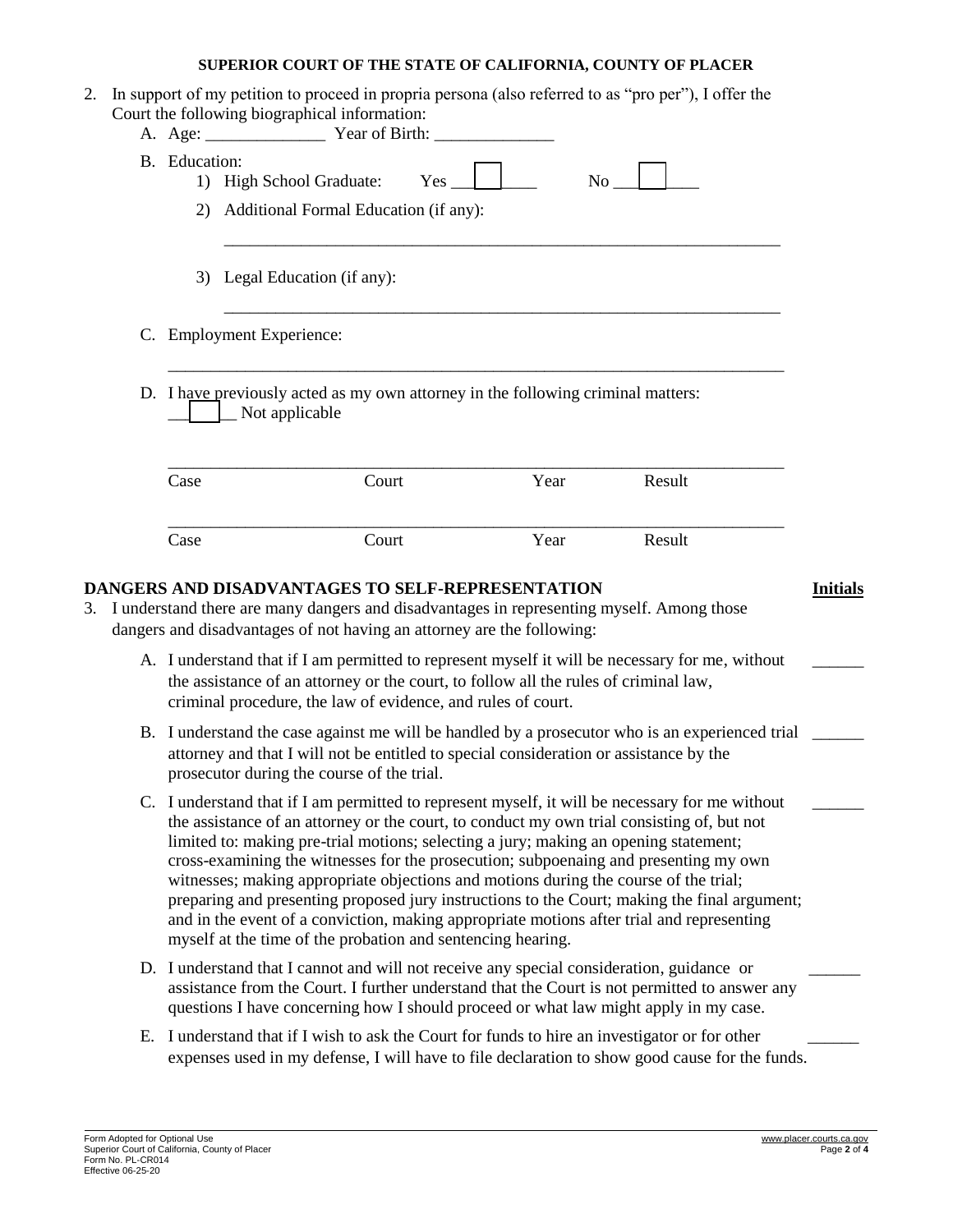|    |                                                                                                                                                                                                                                                               |                                                                                                                                                                                                                                                                                                                                                                                                                                                                      | <b>Initials</b>                         |
|----|---------------------------------------------------------------------------------------------------------------------------------------------------------------------------------------------------------------------------------------------------------------|----------------------------------------------------------------------------------------------------------------------------------------------------------------------------------------------------------------------------------------------------------------------------------------------------------------------------------------------------------------------------------------------------------------------------------------------------------------------|-----------------------------------------|
|    |                                                                                                                                                                                                                                                               | F. I understand that if I ask for any additional money over the initial amount granted by the<br>Court (if an initial amount is granted), I will be required to keep and show the Court receipts<br>for anything I have purchased with the money granted to me.                                                                                                                                                                                                      |                                         |
|    |                                                                                                                                                                                                                                                               | G. I understand that if I am in jail, it will be difficult for me to contact witnesses and investigate<br>my case. I understand that I will have limited access to a telephone, which will make<br>preparations for trial more difficult, and that I will be provided no more access to legal<br>research or legal information than any other inmate who acts as his or her attorney and that<br>access is limited.                                                  |                                         |
|    |                                                                                                                                                                                                                                                               | H. I understand that no continuance of the trial will be allowed without a showing of good<br>cause, and that such requests made just before trial will most likely be denied.                                                                                                                                                                                                                                                                                       |                                         |
|    | I.                                                                                                                                                                                                                                                            | I understand that depending on the stage of my case, if I change my mind and request an<br>Attorney to handle my case, the Court may deny this request and I may have to proceed<br>with trial without an attorney.                                                                                                                                                                                                                                                  |                                         |
|    | J.                                                                                                                                                                                                                                                            | I understand that in conducting the trial, I may be limited in my movements in the<br>courtroom. All documents, for example, will be handed to witnesses when necessary<br>through the bailiff. I may be required to remain in my seat at counsel table and may not<br>have free movement in the courtroom.                                                                                                                                                          |                                         |
|    |                                                                                                                                                                                                                                                               | K. I understand that I may not act disrespectfully in court. I understand that the Judge may<br>terminate my right to act as my own attorney in the event that I engage in misconduct or<br>obstruct the conduct and progress of the trial. I understand that if my right to act as my own<br>attorney is terminated, I may have to be represented by an attorney, appointed by the Judge,<br>who will then take over the case at whatever stage the case may be in. |                                         |
|    |                                                                                                                                                                                                                                                               | L. I understand that if at some point an appointed attorney does take over my case, that attorney<br>may be in a disadvantaged position and that such a disadvantage will not be considered an<br>issue on appeal.                                                                                                                                                                                                                                                   |                                         |
|    |                                                                                                                                                                                                                                                               | M. I understand that any misconduct by me occurring outside of court may result in restriction<br>or termination of my right to act as my own attorney. I also understand that my right to act as<br>my own attorney will not shield me from disciplinary actions within the jail, and that I will<br>be subject to the same disciplinary measures as all other inmates for misconduct occurring<br>in the jail.                                                     |                                         |
|    |                                                                                                                                                                                                                                                               | N. I understand that by acting as my own attorney, I am giving up any right to claim on appeal<br>that I had ineffective assistance of counsel.                                                                                                                                                                                                                                                                                                                      |                                         |
|    |                                                                                                                                                                                                                                                               | <b>CHARGES, CONSEQUENCES AND OTHER MATTERS</b>                                                                                                                                                                                                                                                                                                                                                                                                                       | <b>Initials</b>                         |
| 4. |                                                                                                                                                                                                                                                               | I understand that I am giving up having an attorney explain to me what crime(s) I am charged with,<br>the elements of the charged crime and any possible legal defenses I might have to those charges.                                                                                                                                                                                                                                                               |                                         |
| 5. | I understand that I am giving up having an attorney explain to me which charges require proof of<br>general criminal intent, which charges require proof of specific intent or mental state, and which<br>state of mind may apply to any defenses I may have. |                                                                                                                                                                                                                                                                                                                                                                                                                                                                      |                                         |
| 6. |                                                                                                                                                                                                                                                               | I understand that I am giving up having an attorney to determine what facts must be proved before<br>I can be found guilty.                                                                                                                                                                                                                                                                                                                                          |                                         |
|    | Form Adopted for Optional Use<br>Form No. PL-CR014<br>Effective 06-25-20                                                                                                                                                                                      | Superior Court of California, County of Placer                                                                                                                                                                                                                                                                                                                                                                                                                       | www.placer.courts.ca.gov<br>Page 3 of 4 |